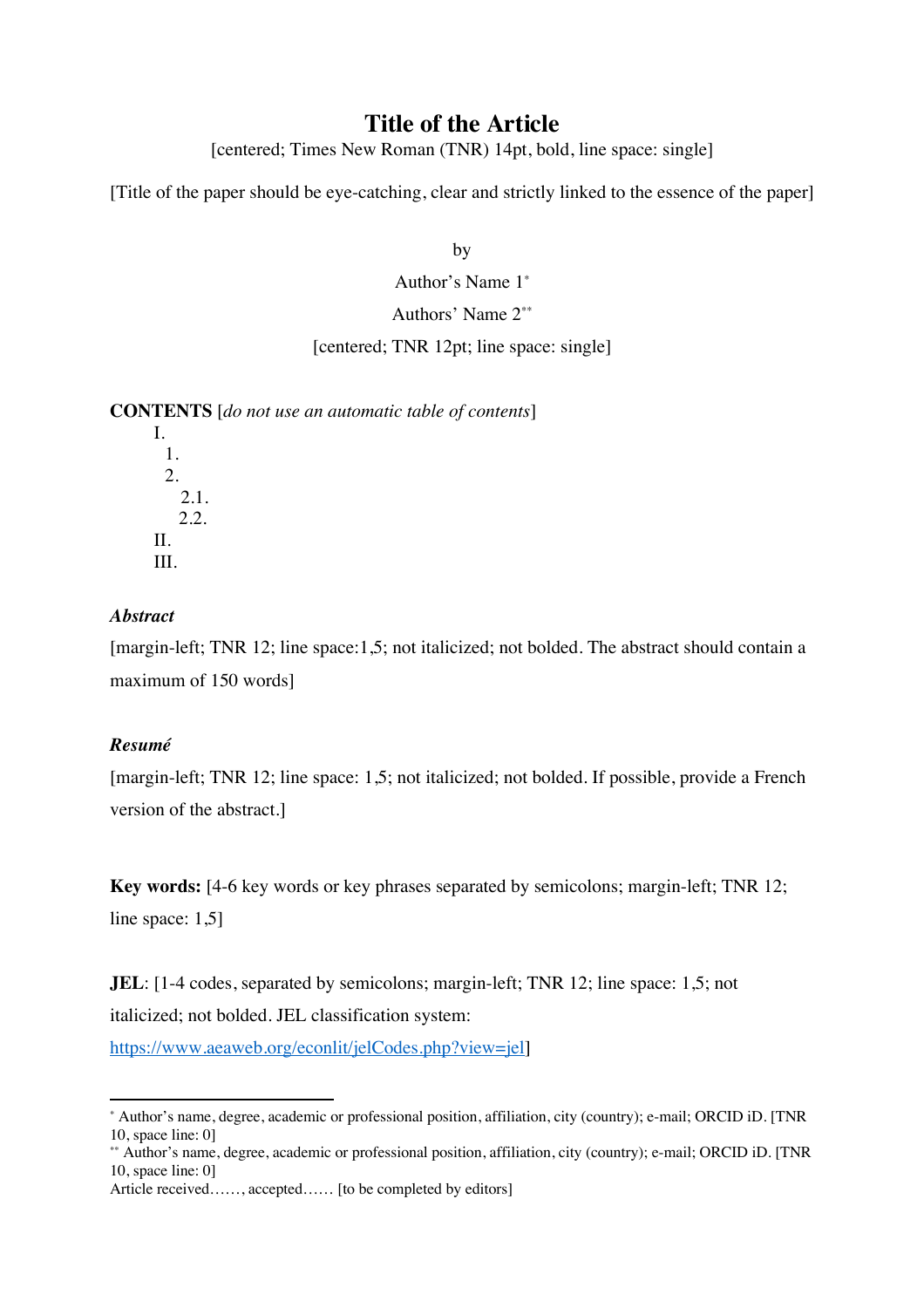**I. Title of a section** [left; TNR 14pt, space line: 1,5; bold] **1. Title of a subsection** [left; TNR 13pt, space lines: 1,5; bold] **1.1. Title of a subtitle** [left; TNR 13pt, space lines: 1,5; bold]

The paper must be written in English, TNR 12pt, space lines: 1,5 justified.

Minimum length of the paper: 5,000 words (references included).

Maximum length of the paper: 10,000 words (references included).

Figures, graphics and tables: centered, numbered as they appear.

**Figure 1. Title of the figure** [centered, TNR 12pt, bold]



Source: [centered, TNR 12pt, not bolded]

**Table 1. Title of the table** [centered, TNR 12pt, bold]



Source: [centered, TNR 12pt, not bolded]

If figures, graphs or tables are created by the author:

Source: Author's own elaboration

Fonts in tables and figures: TNR 10pt.; line space: single

# **CITING SOURCES USED IN THE PAPER**

From 2022 YARS uses the **OSCOLA footnote style**; all citations appear in footnotes (no endnotes or in-text citations).

Detailed guidelines of OSCOLA style: www.law.ox.ac.uk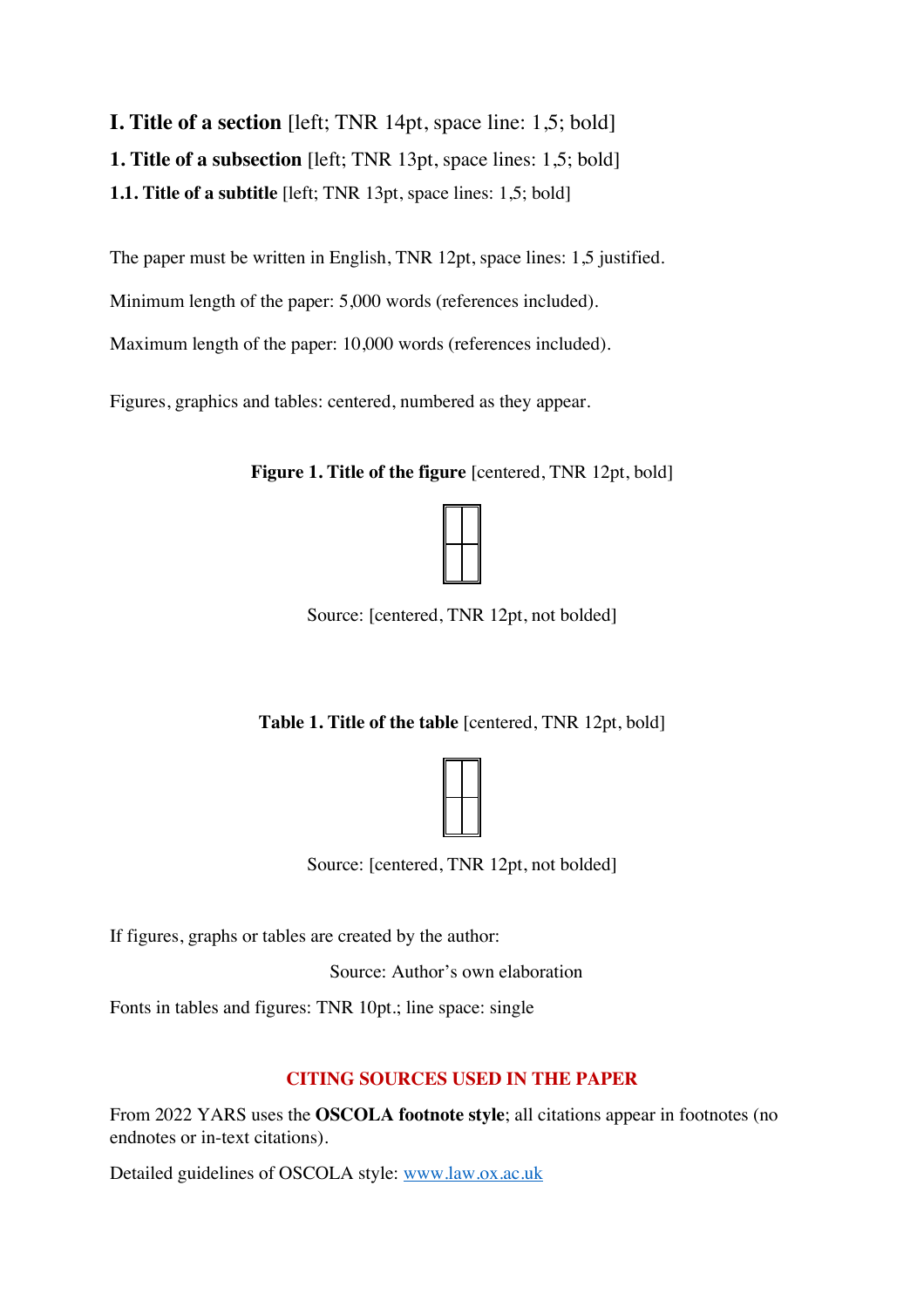Legal writing cites primary legal sources (cases, statutes and so on), as well as secondary sources such as books, journal articles, websites and policy statements.

Indicate footnotes with a superscript number which should appear after the relevant punctuation in the text (if any). Put the footnote marker at the end of a sentence, unless for the sake of clarity it is necessary to put it directly after the word or phrase to which it relates. If the word or phrase to which the footnote marker relates is in brackets, put the marker before the closing bracket.

Close footnotes with a full stop (or question or exclamation mark). Where more than one citation is given in a single footnote reference, separate them with semi-colons. 1

# **From 2022 there is no need to provide a bibliography / reference list after the main body of the paper submitted to YARS.**

## **OSCOLA quick reference guide:**

https://www.law.ox.ac.uk/sites/files/oxlaw/oscola\_4th\_edn\_hart\_2012quickreferenceguide.pdf

# **EU legislation**

Treaties:

Legislation title [year] OJ series issue/first page

e.g. Consolidated Version of the Treaty on European Union [2008] OJ C115/13

Regulations/Directives/Decisions/Recommendations and Opinions:

Legislation type number title [year] OJ series issue/first page

e.g. Council Regulation (EC) 139/2004 on the control of concentrations between undertakings (EC Merger Regulation) [2004] OJ L24/1

# **National legislation**

Polish Competition and Consumer Act (Law of 16 February 2007)

Portuguese Competition Act (Law 9/2012 of 8 May).

# **EU judgments**

Case T-460/13 *Sun Pharmaceutical Industries and Ranbaxy (UK) v Commission* EU:T:2016:453.

Case C-67/13 P *Groupement des Cartes Bancaires v Commission* EU:C:2014:2204.

Case C–176/03 *Commission v Council* [2005] ECR I–7879, paras 47–48.

<sup>1</sup> Footnotes [left, TNR 10pt, not italicized, not bolded; space line: single]; if more than one reference, separate them by semi-colons.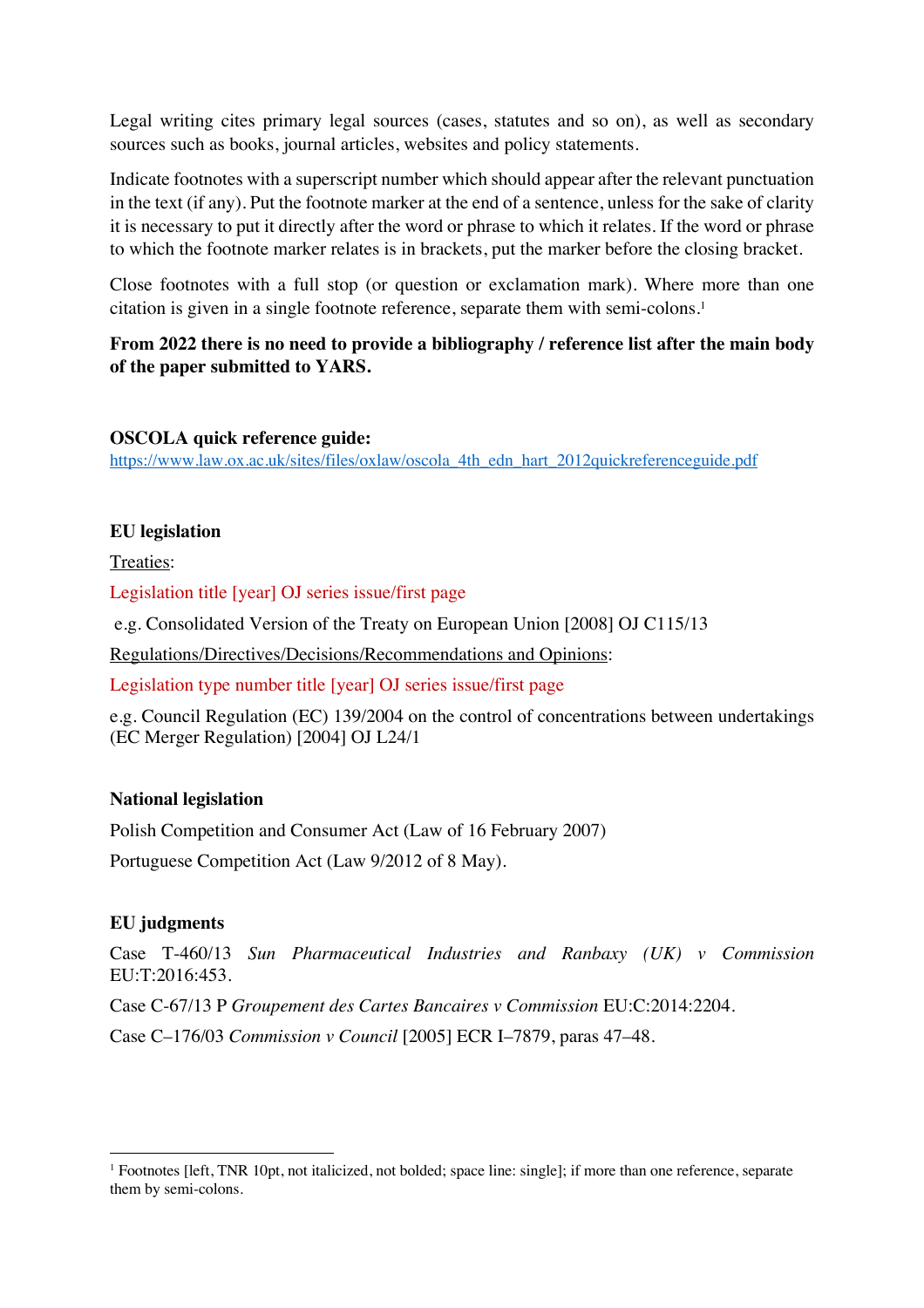# **Opinion of Advocate General**

Case C–411/05 *Palacios de la Villa v Cortefiel Servicios SA* [2007] ECR I–8531, Opinion of AG Mazák, paras 79–100.

# **European Commission's decisions**

*Alcatel/Telettra* (Case IV/M.042) Commission Decision 91/251/EEC [1991] OJ L122/48.

# **European Court of Human Rights**

*Balogh v Hungary* App no 47940/99 (ECHR, 20 July 2004). *Simpson v UK* (1989) 64 DR 188.

## **Books**

author, | title | (additional information, | edition, | publisher | year)

Damien Geradin, Anne Layne-Farrar and Nicolas Petit, *EU Competition Law and Economics* (OUP 2012).

Gareth Jones, Goff and Jones, *The Law of Restitution* (1st supp, 7th edn, Sweet & Maxwell 2009).

## **Contributions to edited books**

Justine Pila, 'The Value of Authorship in the Digital Environment' in William H Dutton and Paul W Jeffreys (eds), *World Wide Research: Reshaping the Sciences and Humanities in the Century of Information* (MIT Press 2010).

## **Articles in journals**

author, | 'title' | (year) | volume | journal name or abbreviation | first page of article

Maarten P Schinkel, 'Forensic Economics in Competition Law Enforcement' (2008) 4(1) Journal of Competition Law and Economics 1–30.

## **Articles in online journals**

Graham Greenleaf, 'The Global Development of Free Access to Legal Information' (2010) 1(1) EJLT < http://ejlt.org//article/view/17 > accessed 27 July 2010.

## **Working papers/Research papers (usually published in series by universities or research institutes)**

Ioannis Lianos, 'The Emergence of Forensic Economics in Competition Law: Foundations for a Sociological Analysis' (2012) University College London, Centre for Law, Economics and Society, Research Paper Series: 5/2012.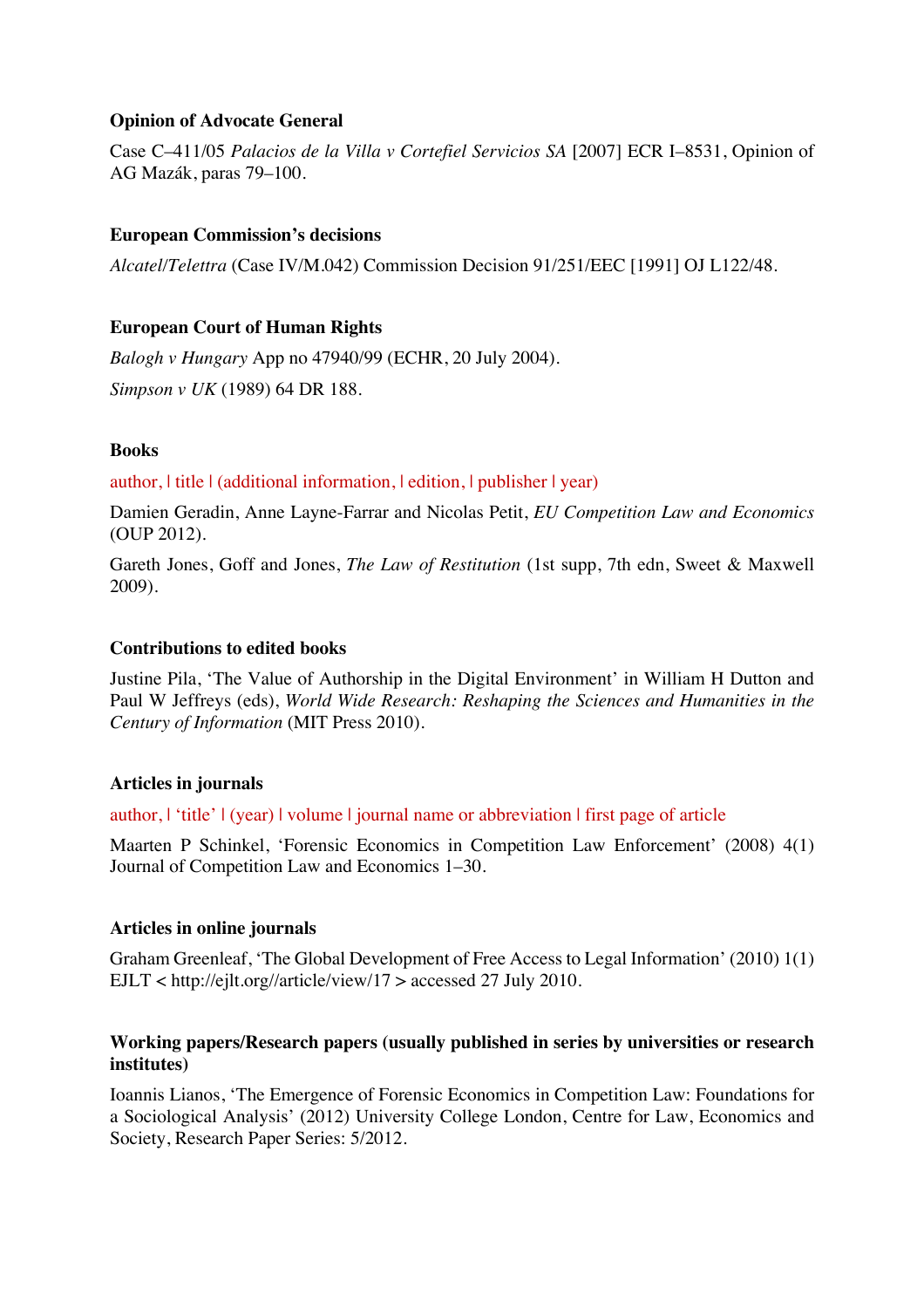Ioannis Lianos and Amber Darr, 'Hunger Games: Connecting the Right to Food and Competition Law' (2019) CLES Research Papers Series.

#### **Conference papers**

Ben McFarlane and Donal Nolan, 'Remedying Reliance: The Future Development of Promissory and Proprietary Estoppel in English Law' (Obligations III conference, Brisbane, July 2006).

## **Policy papers, reports, etc.**

Background Paper, OECD Policy Roundtable on Economic Evidence in Merger Analysis (2011).

Committee on Economic and Monetary Affairs of the European Parliament, Annual Report on Competition Policy 2018 (31 January 2018) accessed 17 January 2020 ('the Parliamentary Report').

OFT–OECD, OFT Contribution to the OECD Policy Roundtable on Horizontal Agreements in the Environmental Context 2010 (24 November 2011) accessed 17 January 2020 ('2010 OECD Report').

#### **Websites, blogs, online articles**

Pablo Ibanez Colomo, 'The OPEC Cartel' blues: lessons for competition law' (*Chillin' Competition*, 27 Maj 2017) <https://chillingcompetition.com/2017/05/26/the-opec-cartelsblues-lessons-for-competition-law/> accessed 27 January 2022.

#### **Newspapers**

Ian Loader, 'The Great Victim of this Get Tough Hyperactivity is Labour' The Guardian (London, 19 June 2008) accessed 19 November 2009.

**Regarding subsequent citations and cross-references – see p. 5-8 of** *OSCOLA. Oxford University Standard for the Citation of Legal Authorities* (4th ed., Oxford)

Papers must be sent in an electronic format (WORD .doc) to the editorial board at the following address: yars@uw.edu.pl, naming the file: the first letter of your name, your surname first word of the title of the paper (e.g. AJurkowska\_Antitrust.doc). Please submit two versions of your paper: one which includes all details, and one which removes all traces of the identity of the author(s) and is marked as such.

## **Abbreviations used in YARS**

CJEU – Court of Justice of the European Union